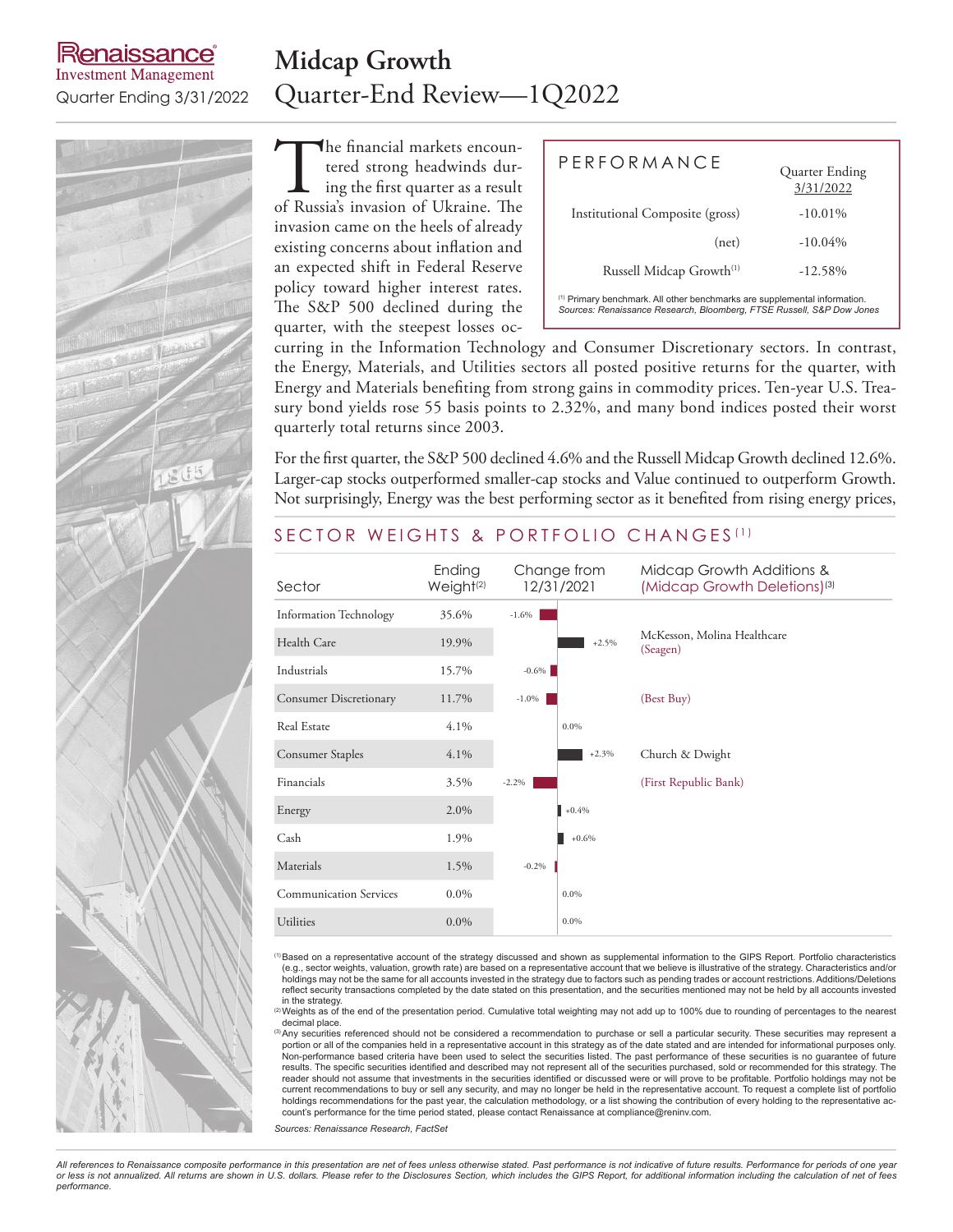## **Investment Management**

# **Midcap Growth** Quarter Ending 3/31/2022 Quarter-End Review—1Q2022

### CONTRIBUTORS TO RETURN (1)(2)

| Ticker                                             | Company Name          | Average Weight <sup>(3)</sup> | Contribution to Return |  |  |  |
|----------------------------------------------------|-----------------------|-------------------------------|------------------------|--|--|--|
| TOP FIVE CONTRIBUTORS-MIDCAP GROWTH                |                       |                               |                        |  |  |  |
| <b>CLR</b>                                         | Continental Resources | 2.02%                         | $0.62\%$               |  |  |  |
| <b>MOH</b>                                         | Molina Healthcare     | 1.64%                         | 0.37%                  |  |  |  |
| ABC                                                | AmerisourceBergen     | 2.02%                         | 0.33%                  |  |  |  |
| <b>PANW</b>                                        | Palo Alto Networks    | 2.08%                         | 0.33%                  |  |  |  |
| <b>HSY</b>                                         | Hershey               | 2.15%                         | 0.24%                  |  |  |  |
| <b>TTOM FIVE CONTRIBUTORS-MIDCAP GROWTH</b><br>R O |                       |                               |                        |  |  |  |

| <b>EPAM</b> | <b>EPAM</b> Systems   | 1.41% | $-1.29\%$ |
|-------------|-----------------------|-------|-----------|
| <b>VRT</b>  | Vertiv Holdings       | 1.40% | $-0.93\%$ |
| DPZ         | Domino's Pizza        | 1.70% | $-0.57\%$ |
| <b>KEYS</b> | Keysight Technologies | 1.87% | $-0.52\%$ |
| <b>ANSS</b> | <b>ANSYS</b>          | 1.81% | $-0.42%$  |

(1)Based on a representative account of the strategy discussed and shown as supplemental information to the GIPS Report. Portfolio characteristics (e.g., sector weights, valuation, growth rate) are based on a representative account that we believe is illustrative of the strategy. Characteristics and/or hold-

ings may not be the same for all accounts invested in the strategy due to factors such as pending trades or account restrictions.<br><sup>(2)</sup>The securities listed should not be considered a recommendation to purchase or sell a p bottom five contributors by weight to the performance of a representative account in this strategy as of the date stated and are intended for informational<br>purposes only. The past performance of these securities is no guar or discussed were or will prove to be profitable. Portfolio holdings may not be current recommendations to buy or sell a security and may no longer be<br>held in the representative account. To request a complete list of portf

compliance@reninv.com.<br><sup>(3)</sup>Average weights over the presentation period.

*Source: Renaissance Research, FactSet*

while the Information Technology and Consumer Discretionary sectors were the largest detractors from performance. For the quarter, we outperformed the Russell Midcap Growth benchmark.

**Continental Resources** (CLR) was our top contributor in the first quarter. The company benefited from several factors, including heightened oil supply worries following the Russian invasion of Ukraine and continued strong demand for crude oil as the economy recovers to pre-pandemic levels. We remain encouraged by the company's capital return strategy as it continues to return cash to shareholders. **Molina Healthcare** (MOH) was another strong performer. The company reported solid quarterly results despite Medicaid enrollment headwinds. The stock also benefited from the company's stable and predictable business model—a desirable attribute in the current economic environment. Lastly, **AmerisourceBergen** (ABC) was another contributor. Similar to other companies in the Health Care sector, the stock benefited from investors' desire for stable and predictable business models. In addition, AmerisourceBergen, along with other large drug distributors, announced an agreement to settle long-standing opioid litigation, bringing resolution to this industry-wide overhang.

On the negative side, **EPAM Systems** (EPAM) declined after withdrawing guidance following the Russian invasion of Ukraine. Approximately 60% of the company's consultants reside in the affected countries. Management is executing on its business continuity plans and has relocated employees to lower-risk areas. **Vertiv Holdings** (VRT) lost ground after reporting disappointing operating results that were driven primarily by supply-chain constraints. The company is experiencing short-term profitability headwinds as ongoing price increases are still lagging rising input

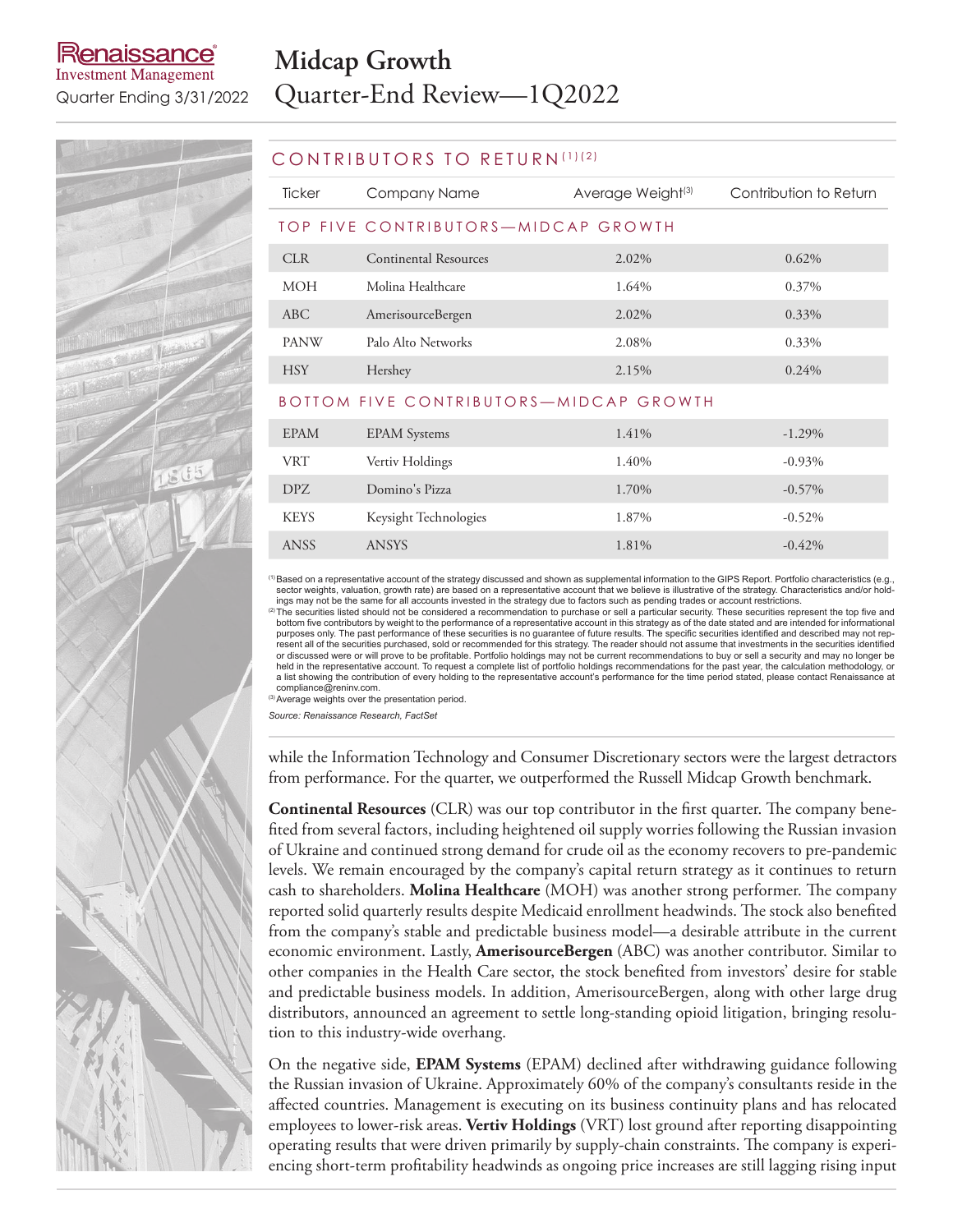## enaissance **Investment Management**

## **Midcap Growth** Quarter Ending 3/31/2022 Quarter-End Review—1Q2022

costs. While we were disappointed with management's execution, we remain encouraged by the strong demand for the company's cooling products which remain essential to the secular growth of cloud computing. Lastly, **Domino's Pizza** (**DPZ**) also declined. Consumer-related stocks in general underperformed in the first quarter, driven by persistent high input costs, rising wage pressures, and the uncertain impact that elevated inflation will have on consumer spending.

During the first quarter, we made several changes to further improve the overall quality of the portfolio. We added a new position in the Health Care sector with **McKesson** (MCK), the largest drug distributor in the country. The company operates in a consolidated industry with high barriers to entry. Looking forward, we believe that generic drug prices are set to improve following several years of decelerating growth. Historically, generic drug price increases are a major driver of earnings growth. Conversely, we sold our position in **Best Buy** (BBY) following a deterioration in fundamental factors. From a qualitative perspective, we were concerned about the tough growth comparisons facing the company following COVID-related stimulus spending and work-from-home demand from last year. Our concerns were realized when the company recently reported disappointing same-store-sales metrics and management had little confidence in near-term traffic trends.

Beyond the obvious human tragedy of the invasion of Ukraine and the ensuing war, the implications of the conflict and resulting sanctions on Russia resulted in a surge in many commodities. Russia is a major exporter of oil and natural gas and a major producer of metals such as aluminum, nickel, and copper which are used in a wide variety of industrial applications. Russia is also the world's top exporter of wheat, while Ukraine is a significant exporter of both wheat and corn. Price increases in these goods are likely to exacerbate serious concerns over inflation and have undoubtedly drawn the attention of the Federal Reserve. In March, the Fed raised its benchmark federal funds rate by a quarter-percentage point to a range of between 0.25% and 0.5%, marking its first increase since 2018.

The war continues as of this writing, with the Ukrainians putting up surprisingly strong resistance. The reaction of other European nations in supplying both humanitarian assistance and military aid to Ukraine has unquestionably contributed to Ukraine's relative success in the war thus far.

We will not venture to speculate on how this conflict will be resolved, but we will acknowledge that the geopolitical landscape will likely be altered for some time. As a result, we believe it will be even more imperative in the months and years ahead to focus on high-quality investments and to employ a disciplined framework for decision making. Over our 43-year history, we have experienced a number of turbulent periods, including a number of wars (The Gulf War, The Iraq War, and The War in Afghanistan, among others), and we recognize that a long-term disciplined investment perspective leads to good results over time.

The increase in the Fed Funds rate announced by the Federal Reserve in March resulted in a new targeted range for the rate of between 0.25% and 0.5%. Officials indicated an aggressive path of further increases ahead, with rate increases coming at each of the remaining six meetings in 2022. The Fed believes that the Fed Funds rate will peak at 2.8% next year, but the current rate of inflation is well above that level. From 1960 through 2020 the Fed Funds rate averaged just over 1.2% above the rate of inflation; with the recent increase, the current Fed Funds rate is 7.4% below the rate of inflation. It seems likely that interest rates will need to move higher and inflation will need to move lower in order for the relationship between rates and inflation to return to normal levels.

While energy prices have soared in recent months, it is worth noting that the sensitivity of the overall economy to energy costs is much lower than during past energy shocks. During the oil price shocks of the late 1970s energy costs were over 10% of all personal consumption expenses, whereas in recent years, they have been about 4%. Better fuel efficiency in automobiles and

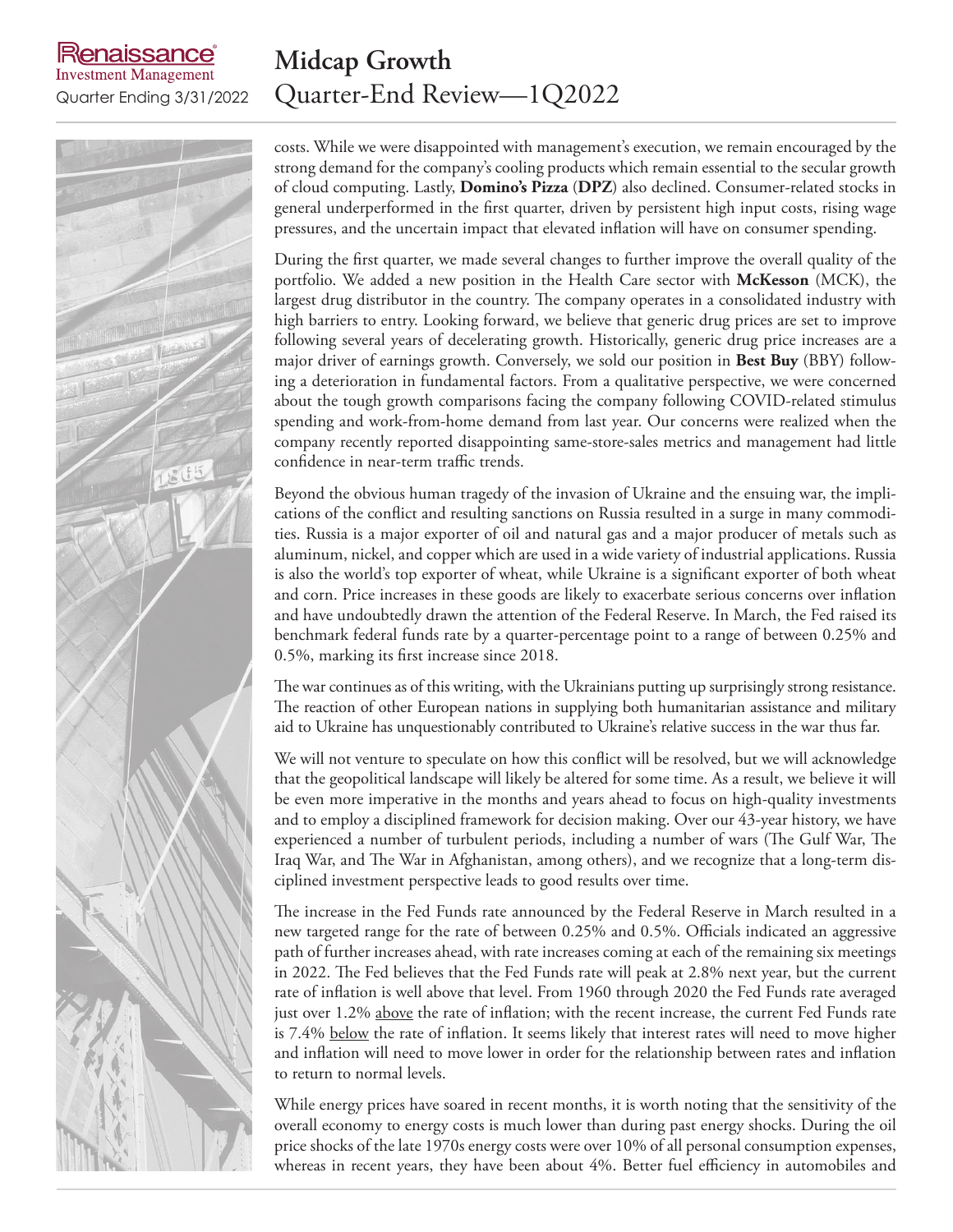## enaissance **Investment Management**

### **Midcap Growth** Quarter Ending 3/31/2022 Quarter-End Review—1Q2022

more efficient industrial operations have reduced the expenses associated with the costs of oil and natural gas. While it may be of little solace at the gas pump, higher energy costs alone are not likely to derail the economy.

What has been derailed in the stock market in recent quarters has been the performance of lower quality or more speculative issues. In early 2021, aggressive growth funds such as the ARK Innovation Fund and investment vehicles such as SPACs<sup>(1)</sup> posted extraordinary returns even though many of the companies within these funds were unprofitable from an operational standpoint. Over the past year, however, the returns of more speculative issues have been generally weak even as the overall stock market has moved higher. We believe that higher quality and profitable companies will continue to perform better than speculative issues as interest rates move higher through this year.

The 13.0% correction in the S&P 500 from January 3 through March 8 was undoubtedly stressful, but it was generally in line with historical experience. From 1928 on, the stock market has experienced a price correction (drawdown) from its high at some time during every year. Even with these drawdowns, stocks over time have generated strongly positive returns that have been well above the rate of inflation.

We continue to believe that our disciplined approach to identifying high-quality, reasonably priced growth companies will result in good long-term investment returns over time.

(1)A special purpose acquisition company (SPAC), also known as a "blank check company", is a shell corporation listed on a stock exchange with the purpose of acquiring a private company, thus making it public without going through the traditional initial public offering process

### D ISCLOSURES

The opinions stated in this presentation are those of Renaissance as of March 31, 2022 and are subject to change at any time due to changes in market or economic conditions.

### GICS SECTOR INFORMATION

Sector Listing according to MSCI and S&P Dow Jones data: MSCI and S&P Dow Jones do not make any express or implied warranties or representations and shall have no liability whatsoever with respect to any GICS data contained herein.

### **PERFORMANCE**

If Renaissance or benchmark performance is shown, it represents historically achieved results, and is no guarantee of future performance. All performance is shown in U.S. dollars unless otherwise stated. Future investments may be made under materially different economic conditions, in different securities and using different investment strategies and these differences may have a significant effect on the results portrayed. Each of these material market or economic conditions may or may not be repeated. Therefore, there may be sharp differences between the benchmark or Renaissance performance shown and the actual performance results achieved by any particular client. Benchmark results are shown for comparison purposes only. The benchmark presented represents unmanaged portfolios whose characteristics differ from the composite portfolios; however, they tend to represent the investment environment existing during the time periods shown. The benchmark cannot be invested in directly. The returns of the benchmark do not include any transaction costs, management fees or other costs. The holdings of the client portfolios in our composites may differ significantly from the securities that comprise the benchmark shown. The benchmark has been selected to represent what Renaissance believes is an appropriate benchmark with which to compare the composite performance.

The value of an investment may fall as well as rise. Please note that different types of investments involve varying degrees of risk and there can be no assurance that any specific investment will either be suitable or profitable for a client or prospective client's investment portfolio. Investor principal is not guaranteed and investors may not receive the full amount of their investment at the time of sale if asset values have fallen. No assurance can be given that an investor will not lose invested capital. Consultants supplied with these performance results are advised to use this data in accordance with SEC guidelines. The actual performance achieved by a client portfolio may be affected by a variety of factors, including the initial balance of the account, the timing and amount of any additions to or withdrawals from the portfolio, changes made to the account to reflect the specific investment needs or preferences of the client, durations and timing of participation as a RIM client, and a client portfolio's risk tolerance, investment objectives, and investment time horizon. All investments carry a certain degree of risk, including the loss of principal and are not guaranteed by the U.S. government.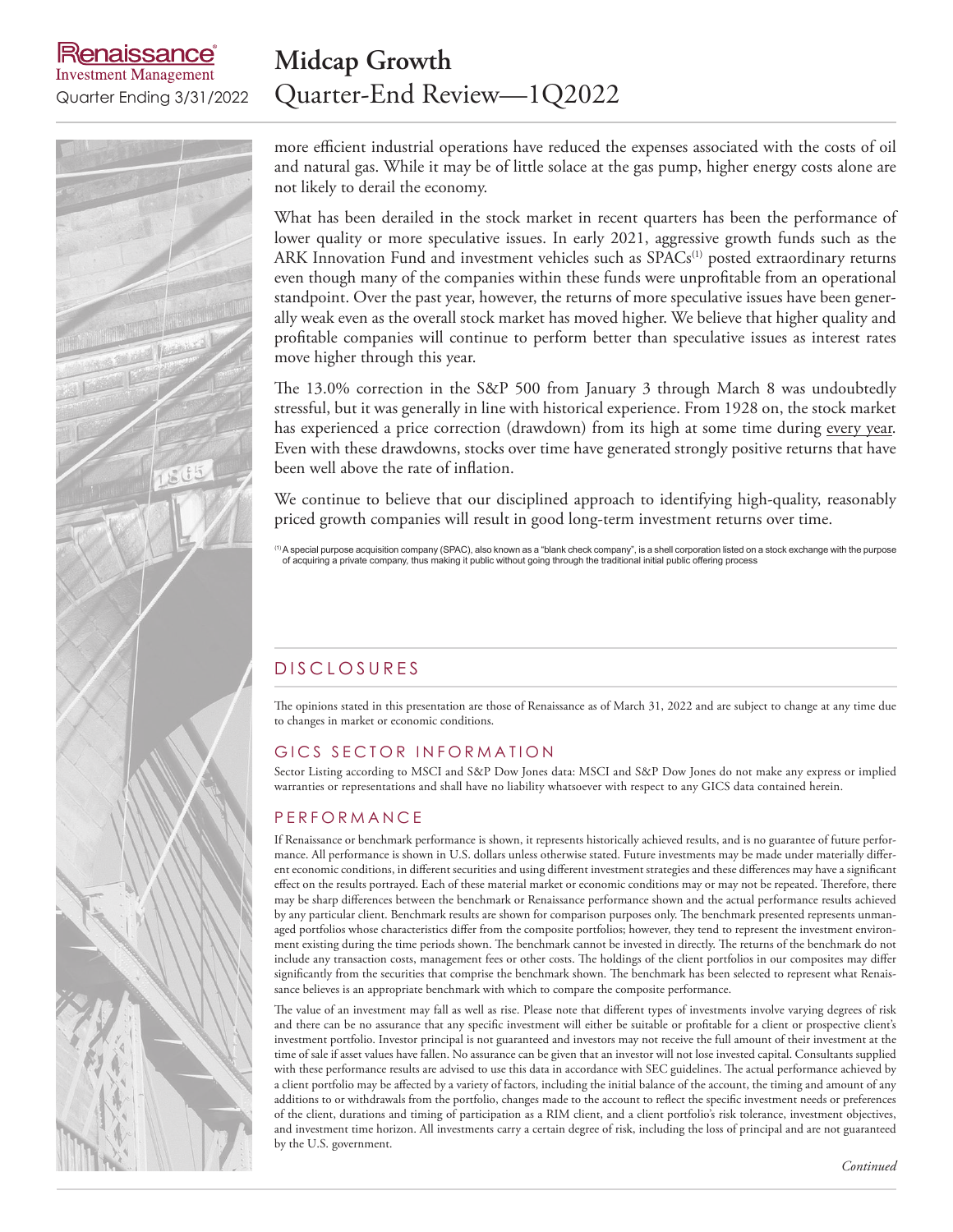### **IRenaissance**®

**Investment Management** 

## **Midcap Growth** Quarter Ending 3/31/2022 Quarter-End Review—1Q2022



#### REFERENCED INDICES

*(Indices are unmanaged and are not available for direct investment.)*

**Russell Midcap Growth Index—**The Russell Midcap® Growth Index measures the performance of the Russell Midcap companies with higher price-to-book ratios and higher forecasted growth values.

**S&P 500 Index**—The S&P 500 Stock Index is a market capitalization weighted index and consists of 500 stocks chosen for market size, liquidity and industry group representation.

#### RUSSELL DATA

FTSE Russell is the source and owner of the trademarks, service marks and copyrights related to the Russell Indexes. Russell® is a trademark of FTSE Russell. This presentation may contain confidential information and unauthorized use, disclosure, copying, dissemination or redistribution is strictly prohibited. This is a presentation of Renaissance Investment Management. FTSE Russell is not responsible for the formatting or configuration of this material or for any inaccuracy in Renaissance's presentation thereof.

#### S&P DATA

S&P Dow Jones is the source and owner of the trademarks, service marks and copyrights related to the S&P Indexes. S&P® is a trademark of S&P Dow Jones. This presentation may contain proprietary S&P data and unauthorized use, disclosure, copying, dissemination or redistribution is strictly prohibited. This is a presentation of Renaissance Investment Management. S&P Dow Jones is not responsible for the formatting or configuration of this material or for any inaccuracy in Renaissance's presentation thereof. This data is to be used for the recipient's internal use only.

#### STOCK REFERENCES

If securities are referenced, they should not be considered a recommendation to purchase or sell a particular security. These securities may represent a portion or all of the companies held in a representative account in this strategy as of the date stated and are intended for informational purposes only. Nonperformance-based criteria have been used to select the securities listed. The past performance of these securities is no guarantee of future results. The specific securities identified and described may not represent all of the securities purchased, sold or recommended for this strategy. The reader should not assume that investments in the securities identified or discussed were or will prove to be profitable. Portfolio holdings may not be current recommendations to buy or sell any security, and may no longer be held in the representative account. To request a complete list of portfolio holdings recommendations for the past year, the calculation methodology or a list showing the contribution of every holding to the representative account's performance for the time period stated, please contact Renaissance at compliance@reninv.com.